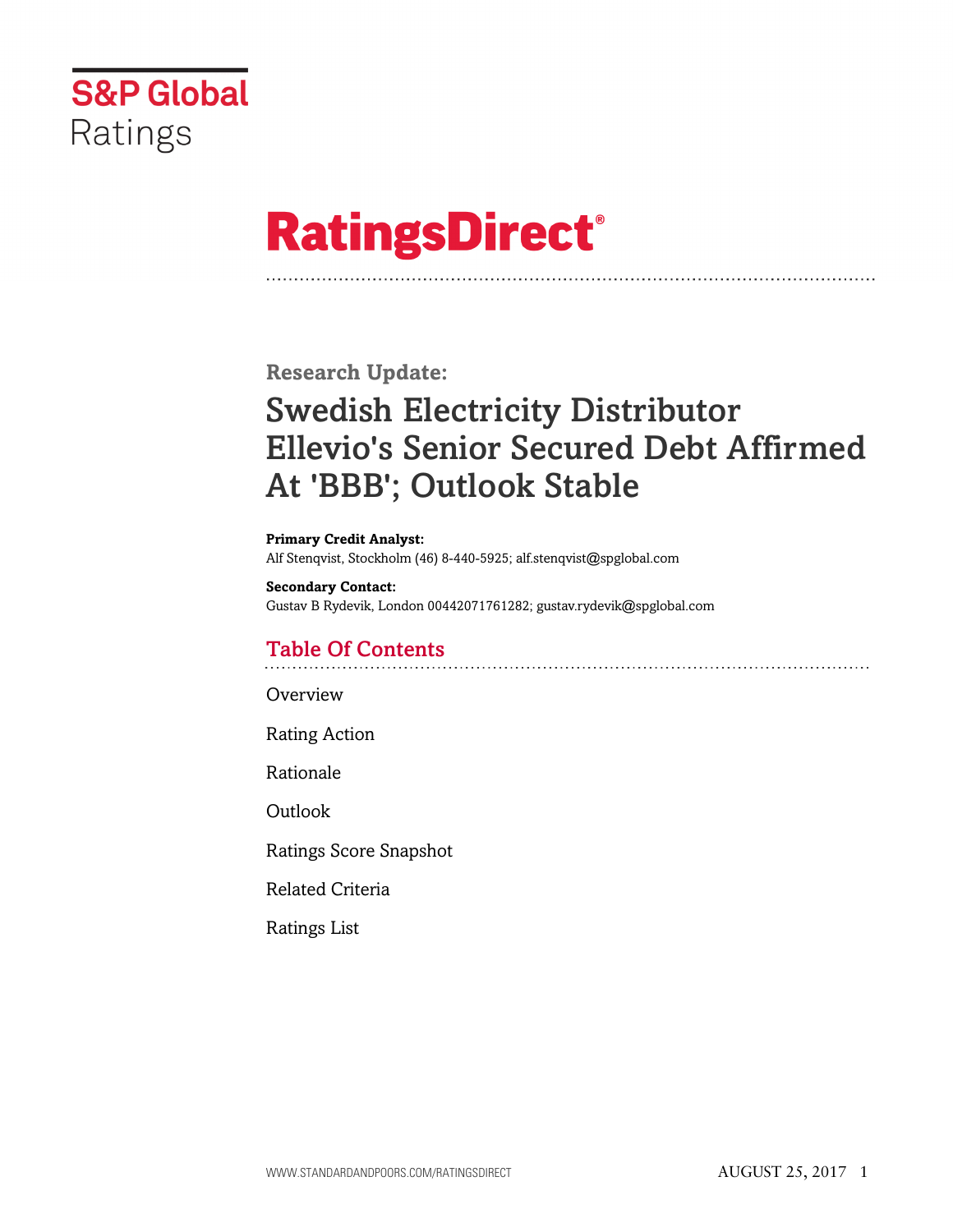**Research Update:**

## Swedish Electricity Distributor Ellevio's Senior Secured Debt Affirmed At 'BBB'; Outlook Stable

## <span id="page-1-0"></span>**Overview**

- Ellevio AB continues to post solid operating results, benefitting from a supportive regulatory framework.
- We forecast stable credit measures as increasing funds from operations are likely to be offset by high capital expenditures and shareholder returns.
- We are affirming our 'BBB' issue credit rating on Ellevio's senior secured debt.
- The stable outlook reflects our forecast that Ellevio will continue to generate steady, predictable earnings, and maintain credit measures in line with the current rating, including funds from operations to senior secured debt of at least 6%.

## <span id="page-1-1"></span>Rating Action

On Aug. 25, 2017, S&P Global Ratings affirmed its 'BBB' issue credit rating on the senior secured debt issued by Swedish electricity distribution system operator Ellevio AB. The outlook is stable.

## <span id="page-1-2"></span>Rationale

The affirmation reflects Ellevio's continued solid operating results, which benefit from what we view as a strong regulatory framework for electricity distribution networks in Sweden. Ellevio (formerly Fortum Distribution Sweden) is the second largest electricity distribution network operator in Sweden, operating in four regions, and it has an 18% market share. In 2016, the company reported EBITDA of about Swedish krona (SEK) 3.9 billion (about  $\epsilon$ 0.4 billion).

We anticipate growth in EBITDA and funds from operations (FFO) over the next few years, relating to price increases, a growing asset base, and the acquisition of Nynäshamn Energi (a regulated distribution network) in late 2016 that Ellevio has consolidated in 2017. We expect, however, that FFO to debt will stay at 7.5%-8.0% through 2019 because we anticipate Ellevio will continue investing heavily in its network, as well as returning substantial cash to shareholders, primarily through payments on shareholder loans.

We also view the ongoing legal dispute between the regulator and the distribution system operators (DSOs) about the weighted average cost of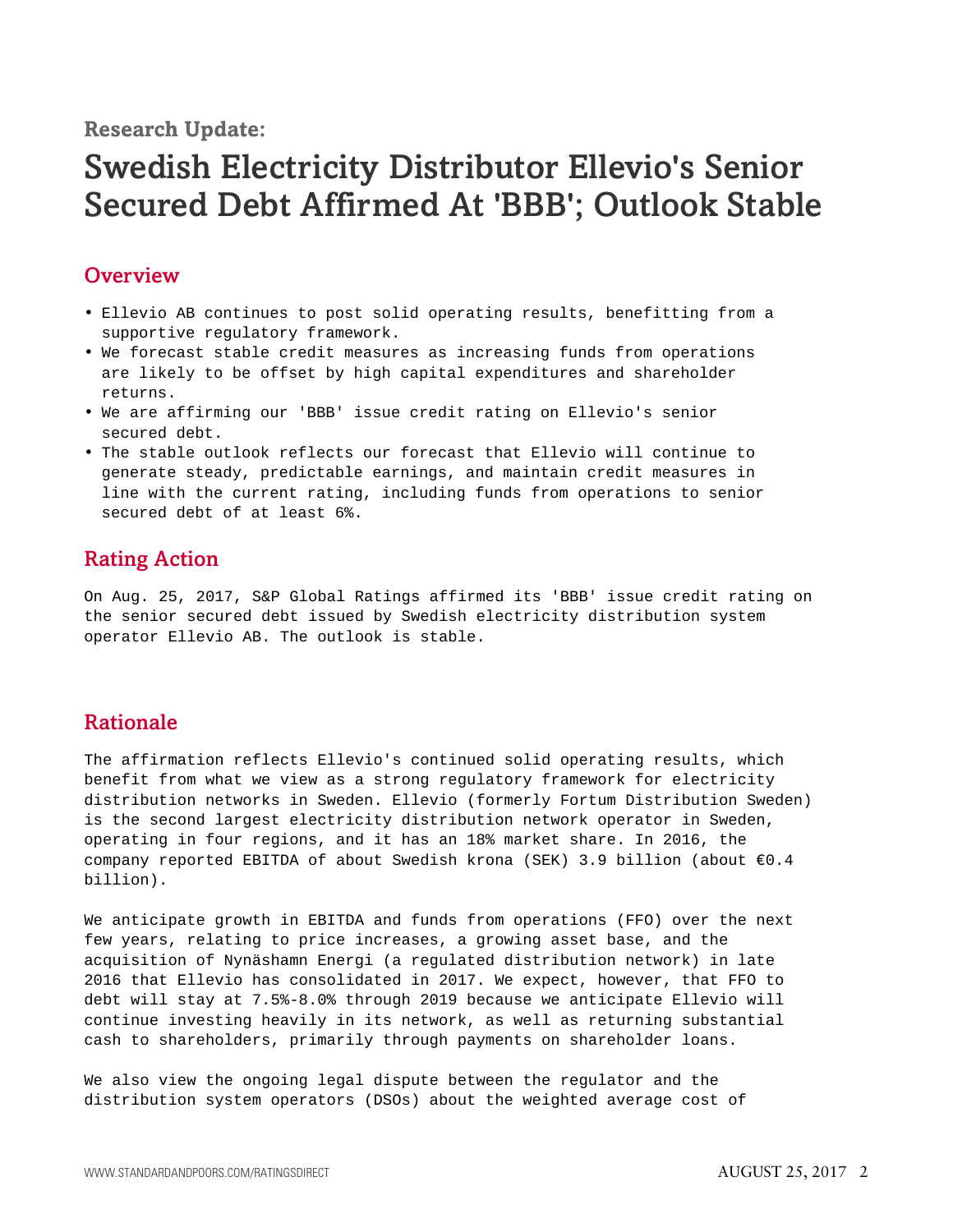#### *Research Update: Swedish Electricity Distributor Ellevio's Senior Secured Debt Affirmed At 'BBB'; Outlook Stable*

capital (WACC) for the current regulatory period 2016-2019 as a source of some uncertainty. However, during the last court proceedings regarding the WACC for the regulatory period 2012-2015, the court ruled in favor of the DSOs. On Dec. 14, 2016, the administrative court decided the WACC should be set at 5.85%, which the regulator has appealed because it believes this is an unfair return in such a low-risk environment. That said, Ellevio has the ability to raise tariffs on the back of deficits from the previous regulatory period, which adds to stability of cash flows.

The 'BBB' rating on the debt reflects our assessment of Ellevio's 'bbb-' stand-alone credit profile (SACP) plus one notch of uplift for structural enhancements.

In our view, Ellevio's business risk profile benefits from fully regulated electricity distribution operations, with natural monopoly positions in its service areas. We view the Swedish regulatory framework for electricity distribution as stable, transparent, and predictable, with a long track record. This is despite some modifications in methodology between regulatory periods, and minor weaknesses relating to customer compensation in the event of longer unplanned outages.

We view as positive the preset regulatory allowed rate of return on capital (that is, the WACC rate) for the full four-year regulatory period, as well as operators' ability to adjust tariffs at any time and carry over regulatory surpluses or deficits to the next regulatory period, which supports stable cash flows. We also believe the allowed return adequately covers operating and capital costs. We recognize that the negative effect on capital compensation, due to the transition to an age-adjusted model for regulatory asset value for the regulatory period 2016-2019, will be partly mitigated by the introduction of an age-floor for old assets.

We see potentially high customer compensation in case of outages for more than 12 hours as a minor regulatory weakness. However, due to high cabling and weatherproofing rates, Ellevio's exposure is very limited. We also recognize that the regulatory framework does not cover capital expenditures (capex) during construction, but only once the assets are in operation. Nevertheless, because the regulated asset base (RAB) is updated every six months, there is no major time lag before assets become part of the RAB.

Although Ellevio is one of the largest DSOs in Sweden, it is smaller than several of its international peers. Ellevio has good customer and geographic diversity, which reduces risks related to unplanned outages, due for example to weather conditions. We also believe that Ellevio's operating efficiency and profitability are broadly in line with its major peers'.

We view as negative that a significant portion of the shareholder funds in the capital structure is in the form of shareholder loans. However, we exclude these loans from debt in our ratio calculations, reflecting their equity-like features, such as deep subordination, longer tenors than all other debt, and the possibility to accrue interest. We also acknowledge, however, that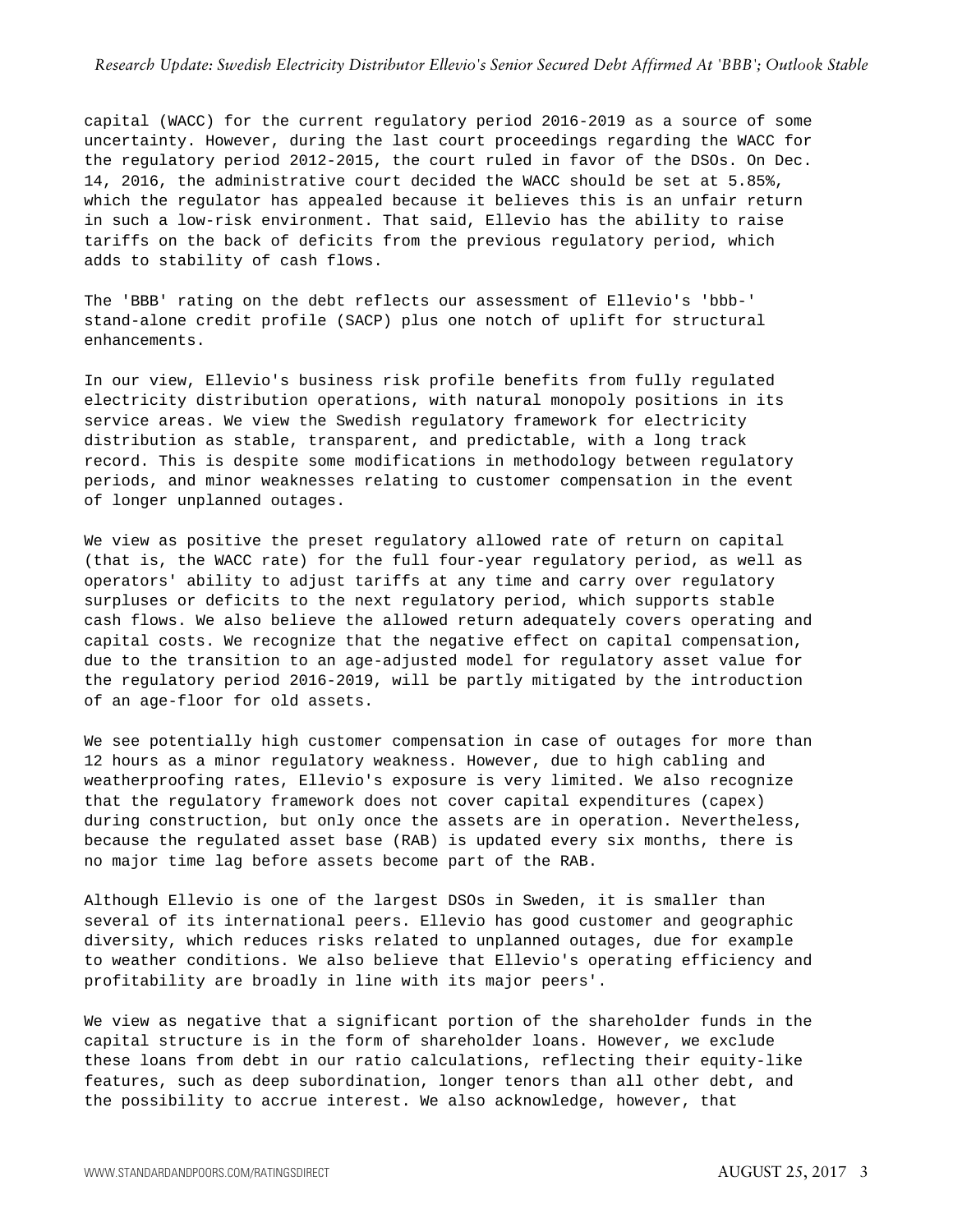Ellevio's credit measures are at the weaker end of the range for the financial risk category.

In our base case, we assume:

- Price increases during the current regulatory period (2016-2019) to reduce Ellevio's regulatory deficit in 2012-2015. We also note that, following an appeal from the Swedish DSOs, the Swedish administrative court set the WACC at 5.85% for the current regulatory period, which is above the regulator's predetermined WACC of 4.53%. The court's judgement is pending appeals.
- Capex of about SEK2.4 billion-SEK2.7 billion annually over the next two years.
- Shareholder returns of about SEK1.2 billion in the next few years, which we assume will be flexible if needed to sustain credit measures.

Based on these assumptions, we arrive at the following credit measures, based on Ellevio's senior secured debt:

- FFO to debt of 7.5%-8.0%.
- Debt to EBITDA of 8.5x-9.0x.

We also note that covenants, both for lock-up and default events, would allow higher leverage than we currently forecast in our base case. At the same time, we note that capex should be added to the RAB and therefore increase the allowed regulatory return. We also understand that the company's shareholder returns are flexible and can be reduced if needed to preserve credit ratios (before reaching dividend lock-up levels).

#### Liquidity

We now assess liquidity as strong, based on Ellevio's adequate headroom under all its financial covenants and available liquidity sources likely being well in excess of 1.5x liquidity uses over the next 12 months. We assume that sources will continue to cover uses even if EBITDA declines by 30% from our base case.

We also acknowledge Ellevio's track record in the capital markets over the past year, which leads us to regard its market access as high rather than satisfactory, and bank relationships as solid rather than sound. We do not see Ellevio's liquidity position as exceptional because we believe that headroom under its capex facility will gradually reduce as the expansionary investment program progresses.

Principal liquidity sources as of June 30, 2017, include:

- Cash of about SEK55 million;
- FFO of SEK2.5 billion-SEK2.7 billion over the next 12 months; and
- About SEK8.3 billion available under bank lines of about SEK9.3 billion, comprising a SEK8.1 billion capex facility and SEK1.2 billion working capital facility, both maturing in May 2020.

Ellevio also has a super senior liquidity facility of SEK1.5 billion, which is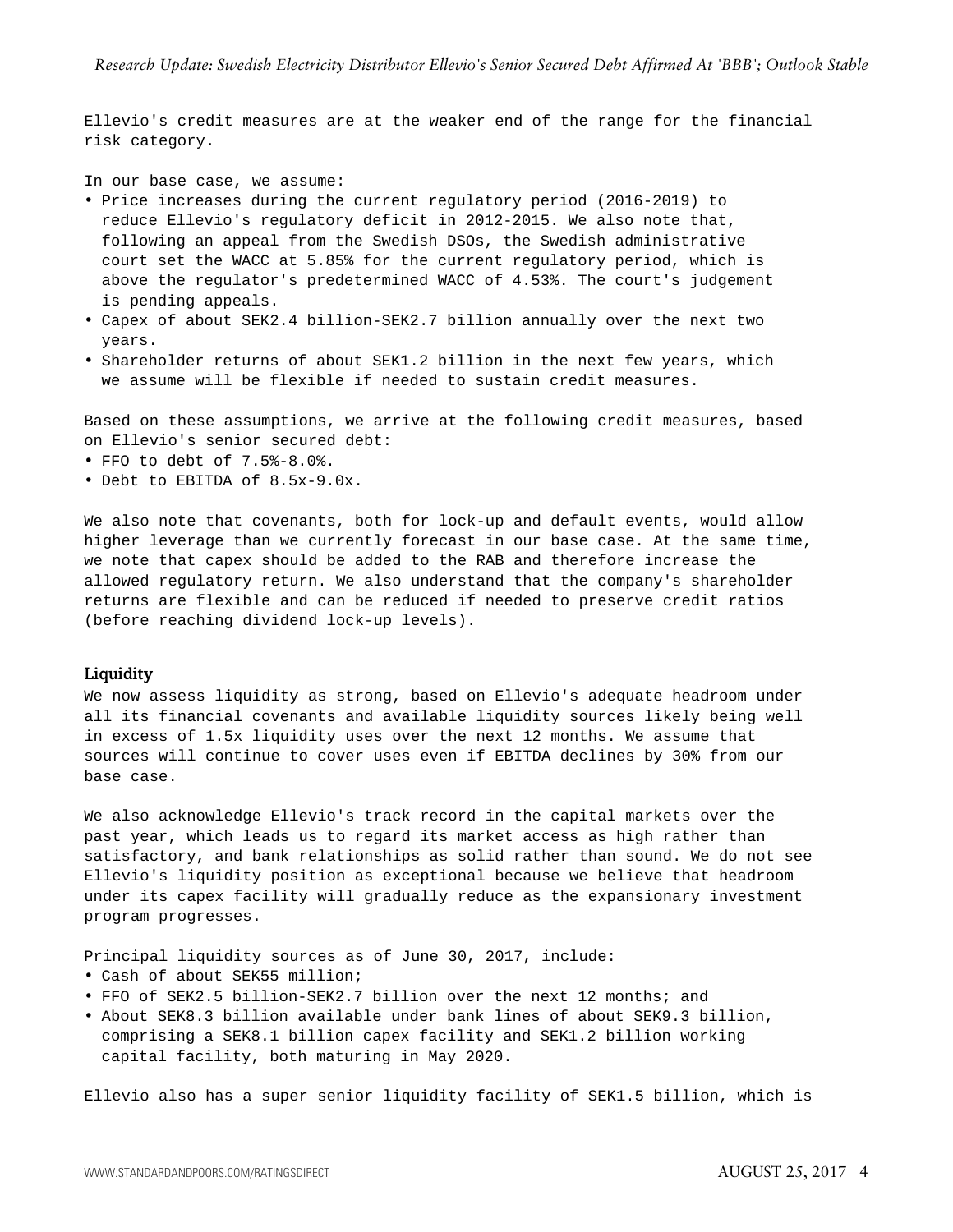intended for use only during a potential 12-month standstill period. We therefore do not include this facility in liquidity sources for ongoing outflows.

The principal liquidity uses consist of:

- Amortizing debt maturities of about SEK0.9 billion over the next 12 months;
- Annual capex of SEK2.4 billion-SEK2.7 billion; and
- Roughly SEK1.2 billion of shareholder returns annually.

#### Financial covenants

The credit facility contains covenants for lock-up and default stipulating debt to EBITDA of 10.75x and 12.0x, respectively, and interest cover of 1.7x and 1.2x. Ellevio complies with the debt-maturity limitations in the documentation, and has complied with all of its financial covenants in the past. Based on our forecasts, we believe Ellevio will have comfortable headroom under its financial covenants over the next few years.

#### Structural enhancements

Ellevio is the operating company in the Ellevio group, which includes four holding companies. The ultimate owners are international investor Borelais, two Swedish national pension funds (AP3 and AP1), and Swedish mutual insurance company Folksam. Following debt refinancing, Ellevio and its immediate holding company Ellevio Holding 4 AB have formed a ring-fenced financing structure, with Ellevio as the borrower. We rate Ellevio's senior secured debt one notch higher than Ellevio's SACP because of structural features designed to increase cash flow certainty for the debtholders. These features include:

- Restrictions on mergers, acquisitions, and asset disposals, and a share pledge over the assets and shares of the operating and holding company (to the extent allowed by legislation). Security over fixed assets, such as real property, and business mortgages are however not material in relation to secured debt.
- Dividend- and debt-restricted payment conditions and a covenanted liquidity structure that should, in our opinion, allow Ellevio's financing group to manage temporary cash flow shocks.
- An automatic 12-month standstill period after an event of default, during which time creditors can take control of Ellevio and either aim for operational recovery or sell the shares in the operating and immediate holding company.
- <span id="page-4-0"></span>• Prudent management of foreign exchange, refinancing, and counterparty risks.

### Outlook

The stable outlook on Ellevio's senior secured debt reflects the company's stable and predictable earnings, which are supported by a favorable regulatory framework. We anticipate that Ellevio will maintain credit measures in line with the current ratings, including FFO to senior secured debt of at least 6%.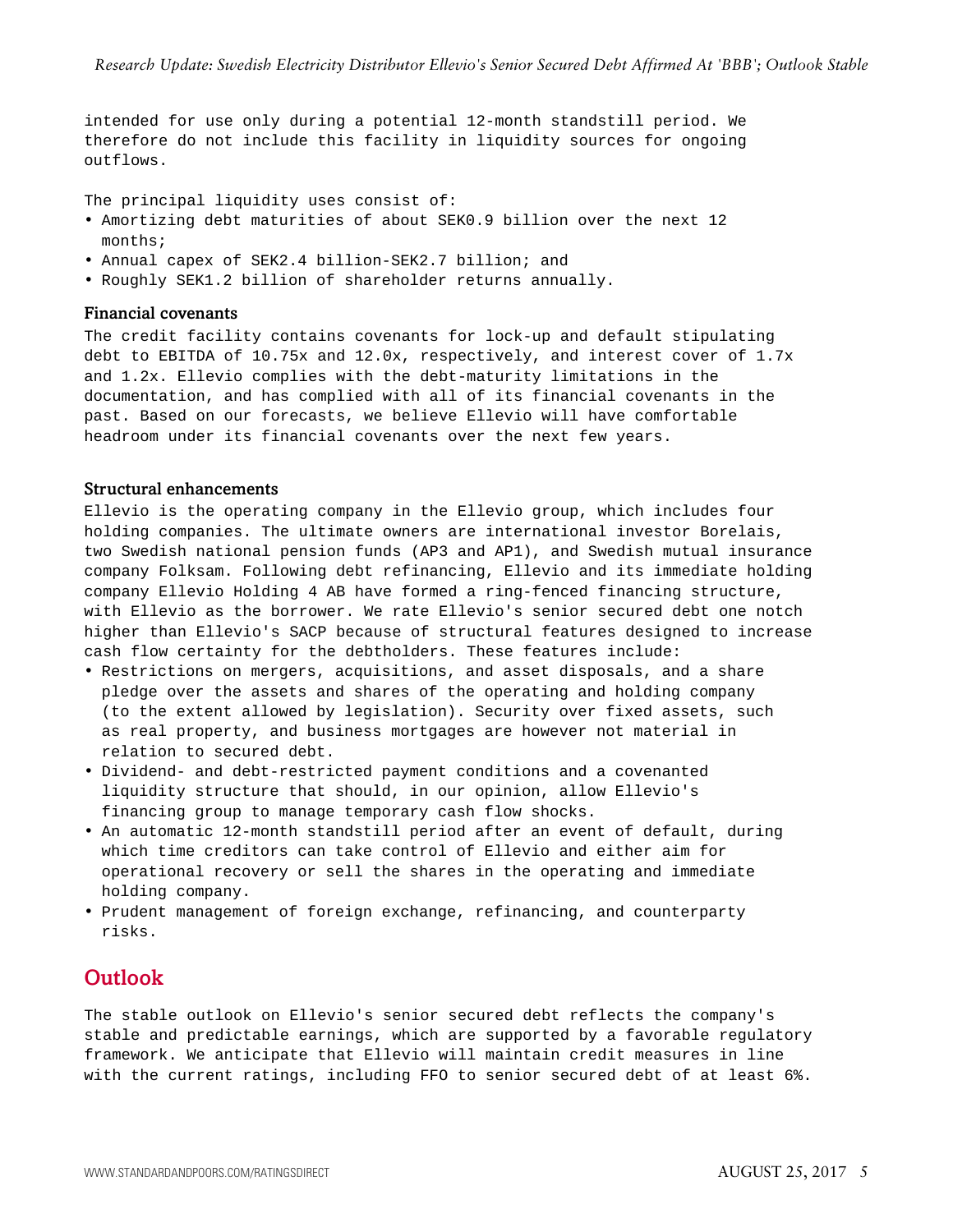#### Upside scenario

We currently see limited potential for a positive rating action, owing to our view of Ellevio's financial policy and covenant structures. However, we could raise the rating if credit measures permanently strengthened, reinforced by the group's financial policy, resulting in a ratio of FFO to debt sustainably above 8%.

#### Downside scenario

A negative rating action would primarily relate to any unexpected adverse changes to the regulatory framework that could cause earnings volatility or deterioration and weigh on Ellevio's credit measures. Material acquisition activity or excessive shareholder returns could also lead us to lower the rating, for example, if this caused FFO to debt to decrease to below 6% for a prolonged period.

### <span id="page-5-0"></span>Ratings Score Snapshot

Senior Secured Debt: BBB/Stable

Business risk: Excellent

- Country risk: Very low
- Industry risk: Very low
- Competitive position: Strong

Financial risk: Aggressive

• Cash flow/Leverage: Aggressive

Anchor: bbb

Modifiers

- Diversification: Neutral (no impact)
- Capital Structure: Neutral (no impact)
- Financial Policy: Neutral (no impact)
- Liquidity: Strong (no impact)
- Management and governance: Satisfactory (no impact)
- Comparable Rating Analysis: Negative (-1 notch)

Stand-alone credit profile: bbb-

## <span id="page-5-1"></span>Related Criteria

- Criteria Corporates Utilities: Rating Structurally Enhanced Debt Issued By Regulated Utilities And Transportation Infrastructure Businesses , Feb. 24, 2016
- Criteria Corporates General: Methodology And Assumptions: Liquidity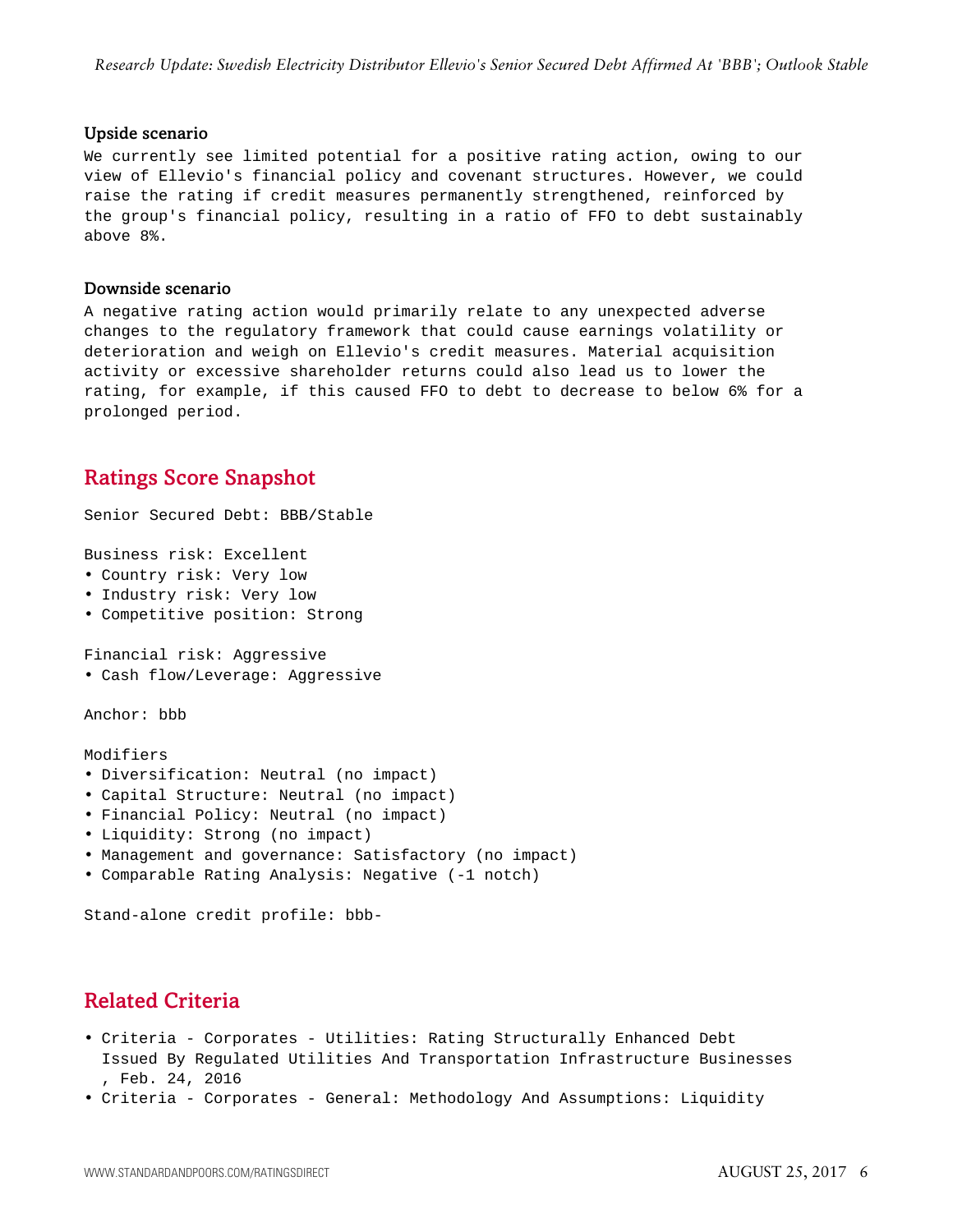Descriptors For Global Corporate Issuers, Dec. 16, 2014

- Criteria Corporates Project Finance: Project Finance Transaction Structure Methodology, Sept. 16, 2014
- Criteria Corporates Project Finance: Project Finance Framework Methodology, Sept. 16, 2014
- Criteria Corporates General: The Treatment Of Non-Common Equity Financing In Nonfinancial Corporate Entities, April 29, 2014
- Criteria Corporates General: Corporate Methodology: Ratios And Adjustments, Nov. 19, 2013
- Criteria Corporates General: Corporate Methodology, Nov. 19, 2013
- Criteria Corporates Utilities: Key Credit Factors For The Regulated Utilities Industry, Nov. 19, 2013
- General Criteria: Methodology: Industry Risk, Nov. 19, 2013
- General Criteria: Country Risk Assessment Methodology And Assumptions, Nov. 19, 2013
- Criteria Structured Finance General: Counterparty Risk Framework Methodology And Assumptions, June 25, 2013
- General Criteria: Methodology: Management And Governance Credit Factors For Corporate Entities And Insurers, Nov. 13, 2012
- General Criteria: Stand-Alone Credit Profiles: One Component Of A Rating, Oct. 1, 2010
- <span id="page-6-0"></span>• General Criteria: Use Of CreditWatch And Outlooks, Sept. 14, 2009

## Ratings List

Ratings Affirmed

Ellevio AB Senior Secured BBB/Stable

#### **Additional Contact:**

Industrial Ratings Europe; Corporate\_Admin\_London@spglobal.com

Certain terms used in this report, particularly certain adjectives used to express our view on rating relevant factors, have specific meanings ascribed to them in our criteria, and should therefore be read in conjunction with such criteria. Please see Ratings Criteria at www.standardandpoors.com for further information. Complete ratings information is available to subscribers of RatingsDirect at www.globalcreditportal.com and at spcapitaliq.com. All ratings affected by this rating action can be found on the S&P Global Ratings' public website at www.standardandpoors.com. Use the Ratings search box located in the left column. Alternatively, call one of the following S&P Global Ratings numbers: Client Support Europe (44) 20-7176-7176; London Press Office (44) 20-7176-3605; Paris (33) 1-4420-6708; Frankfurt (49) 69-33-999-225; Stockholm (46) 8-440-5914; or Moscow 7 (495) 783-4009.